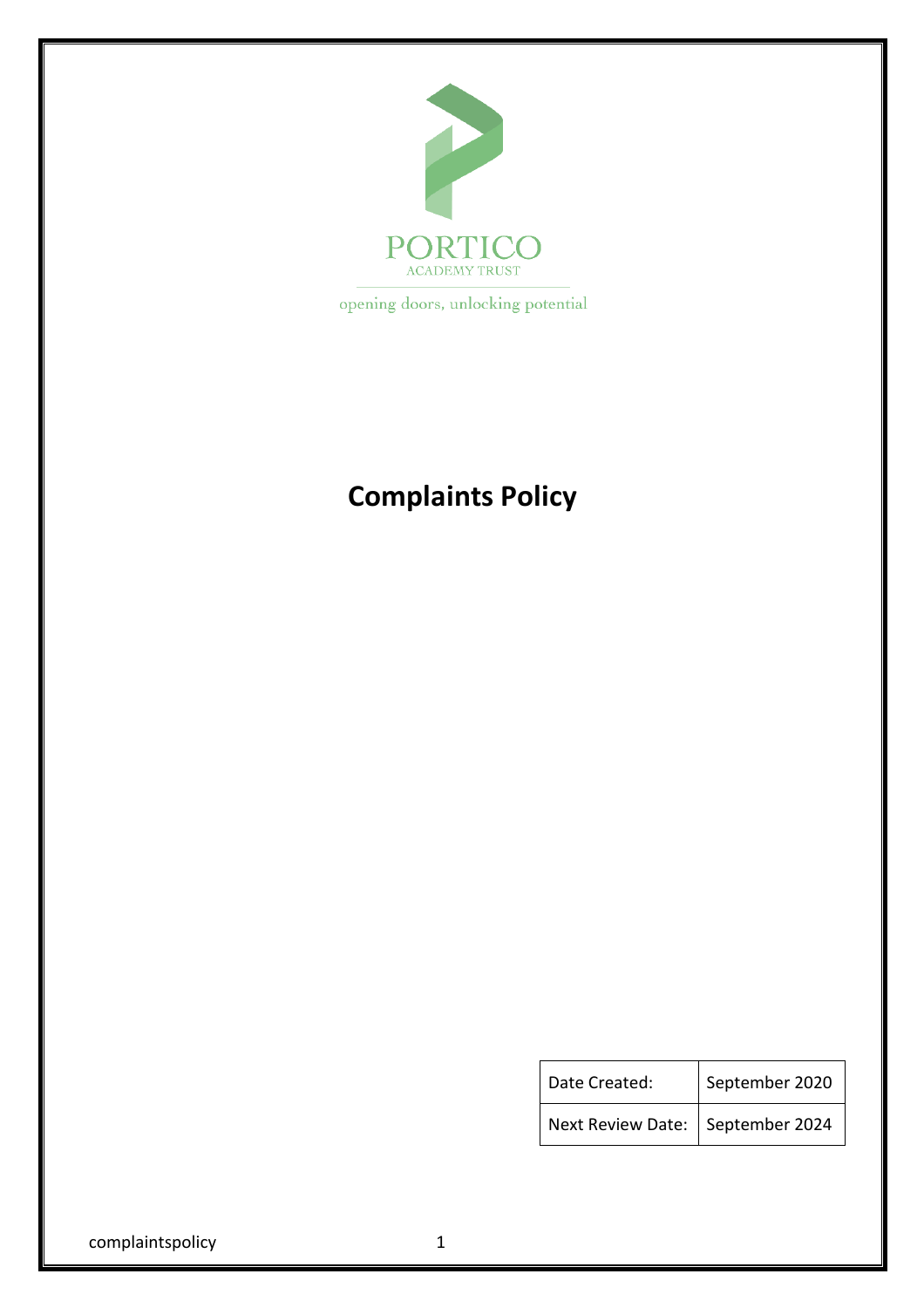| Signature of Chair of Trustees | Signature of Chief Executive Officer |
|--------------------------------|--------------------------------------|
|                                |                                      |
|                                |                                      |
| Date                           | Date                                 |
|                                |                                      |
|                                |                                      |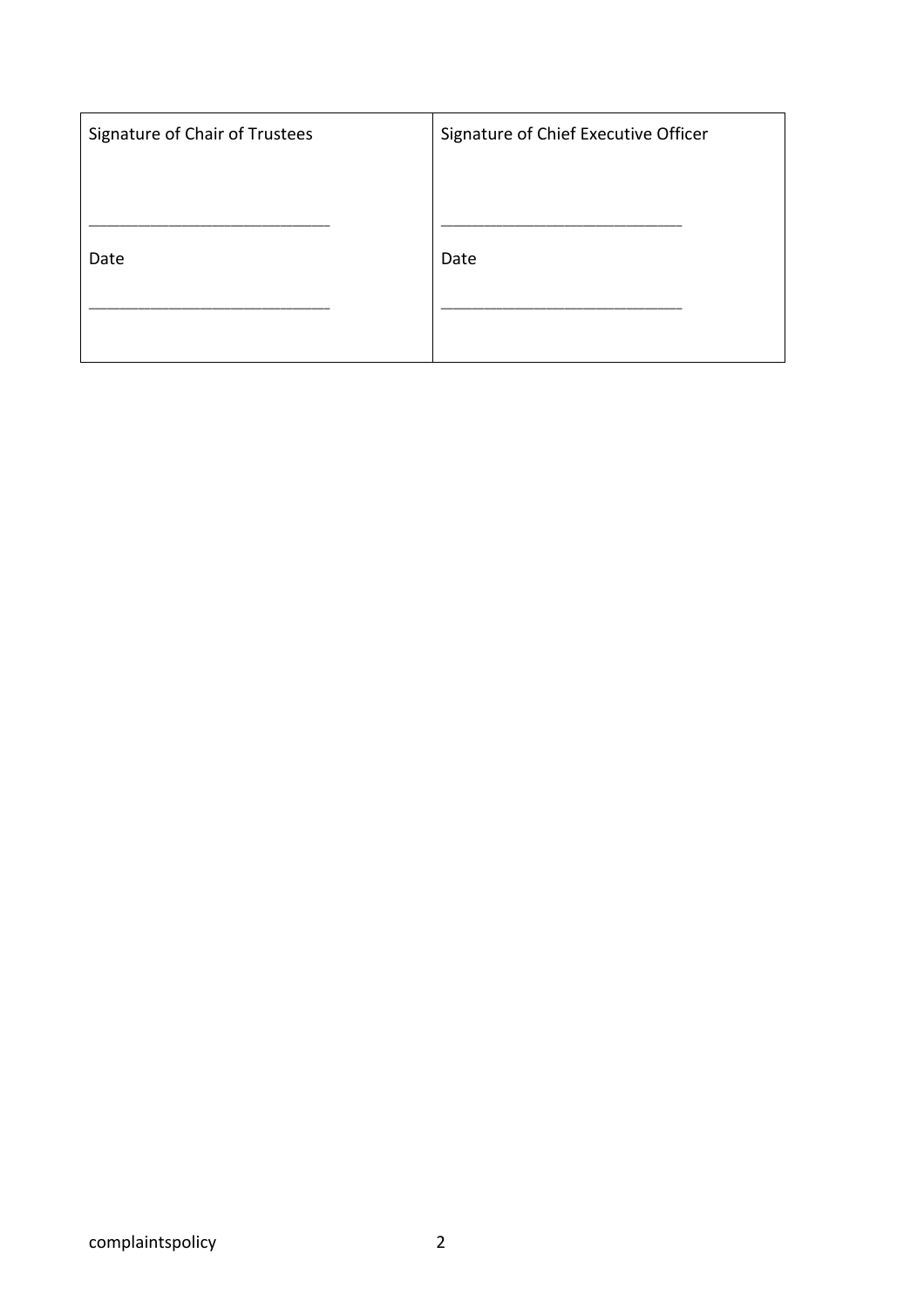#### **GENERAL PRINCIPLES**

- This procedure is intended to allow you to raise a concern or complaint relating to Portico Academy Trust or any of its academies or the services that they provide.
- The Trust has adopted this procedure for complaints from people who are parents/carers of pupils attending any of the academies at the time the complaint is made, or from people who are accessing the services of the Trust at the time the complaint is made.
- The Trust will usually also follow this procedure when dealing with complaints from others, but reserves the right to substitute this procedure for an alternative process where it is appropriate to do so. Complainants will be informed about the procedure that will be used to consider their complaint as soon as possible after their complaint is received by the Trust.
- This procedure does not apply to concerns and complaints relating to the following, which are dealt with under separate policies:
	- o Staff Grievances or Disciplinary Procedures
	- o Admissions
	- o Exclusions
	- o Issues Related to Child Protection
	- o Statements of SEND/EHC Plans
- The aims of the procedure are:
	- o to deal with any complaint against the Trust or an academy or any individual connected with it by following the correct procedure
	- $\circ$  to deal with all complaints thoroughly and in a timely manner and by being open, honest and fair when dealing with the complainant
- All staff will be made aware of this complaints procedure and are expected to review this policy regularly in order that they are familiar with our process of dealing with complaints and can be of assistance when an issue is brought to their attention.

#### **Understanding this procedure**

- In order to investigate your complaint as fully as possible, we have implemented a staged approach. We anticipate that almost all complaints that arise will be resolved at Stage 1 or Stage 2 below.
- We expect our members of staff to be addressed in a respectful manner and for communication to remain appropriate at all times. The procedure under Part 2 will only be used on very rare occasions to deal with unreasonably persistent complainants or unreasonable complainant behaviour.
- To enable a proper investigation, concerns or complaints should be brought to the attention of Portico Academy Trust (for Portico Academy Trust complaints) or to the individual academy, as soon as possible. In general, any matter raised more than 3 months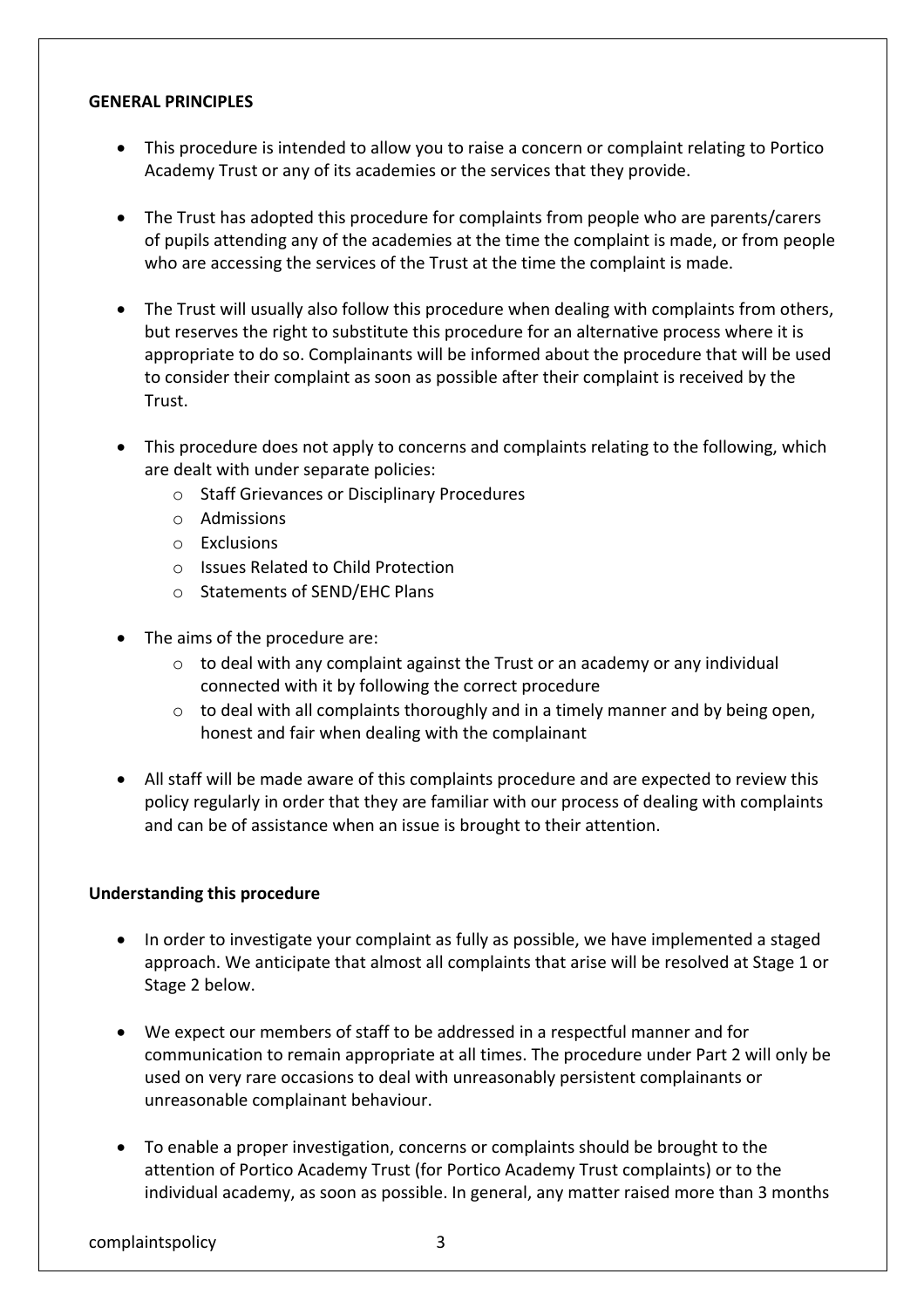after the event being complained of will not be considered. However, the Trust may make exceptions to this.

- If, at any stage, the Trust or the academy believes that the concern or complaint is vexatious, has insufficient grounds, has already been considered in full or has been closed, the CEO, Headteacher / Principal or Chair of Trustees (as appropriate) may write to you to refuse to consider the concern or complaint under this procedure and the reasons why they are refusing to do so. In this eventuality, the individual with the concern or complaint may proceed directly to Stage 4 of this procedure.
- An anonymous concern or complaint will not be investigated under this procedure unless there are exceptional circumstances.
- If it becomes necessary to alter the time limits and deadlines set out within this procedure, you will be advised accordingly and given an explanation as to why this has been the case and provided with revised timescales.
- A written record will be kept of all complaints, including at what stage they were resolved. Correspondence, statements and records relating to individual complaints will be kept confidential except where access is requested by the Secretary of State or where disclosure is required in the course of an academy inspection or under other legal authority.
- In this procedure:
	- o "school days" excludes weekends, bank holidays and academy holidays
	- o "parent" means a parent, carer or anyone with legal responsibility for a child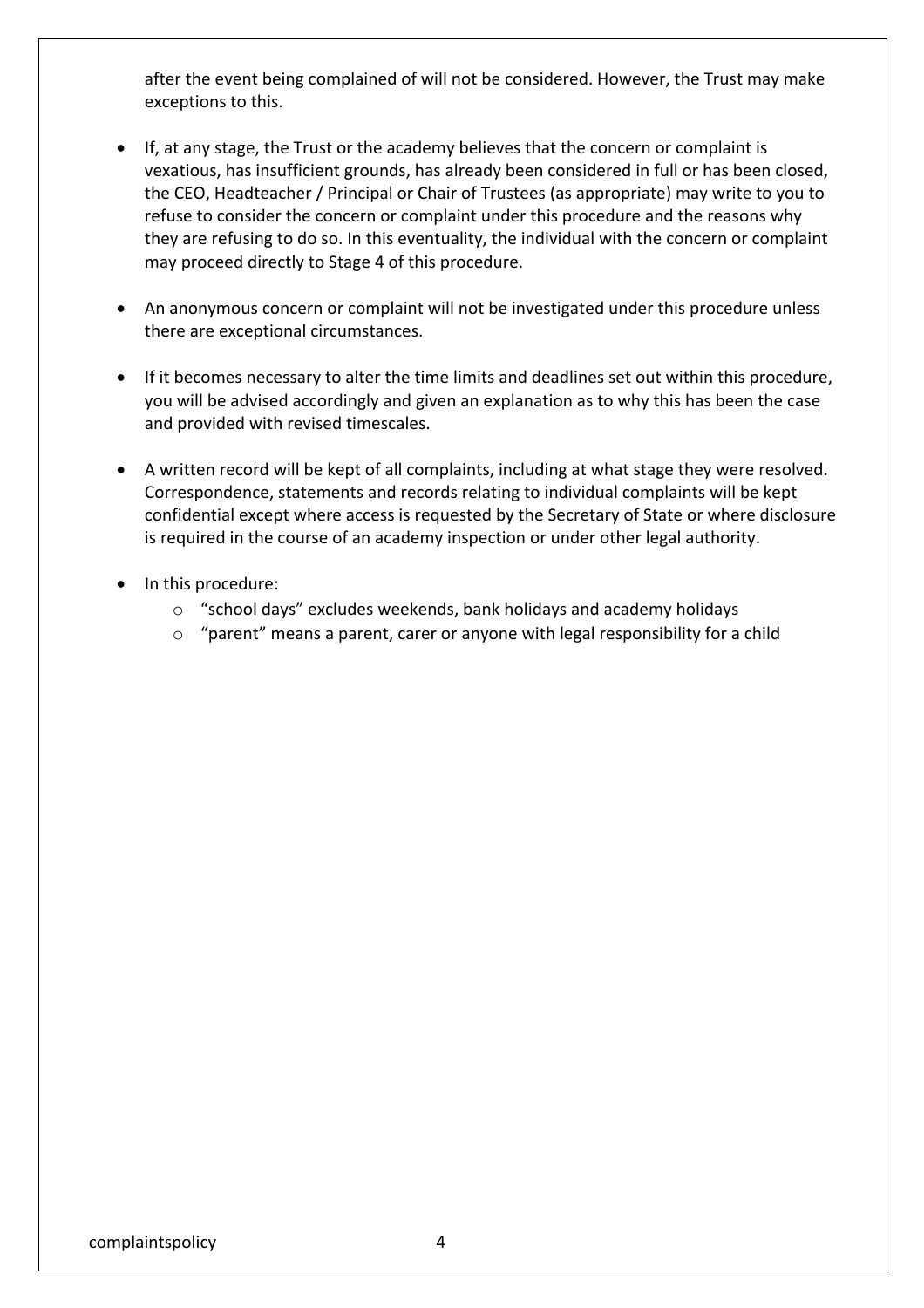## **PART ONE - RAISING A CONCERN OR COMPLAINT**

## **1 Informal Stage**

- Many concerns can be resolved by simple clarification or the provision of information.
- Where a complaint is about Portico Academy Trust, it is normally appropriate to communicate directly via the CEO. This may be by email, letter, by telephone or in person by appointment, requested via the Trust office. Where the complaint is about a member of staff, it is normally appropriate to communicate directly with them in the first instance. This may be by email, letter, by telephone or in person by appointment, requested via the Trust office.
- Where a complaint concerns your child or a child attending an academy, it is normally appropriate to communicate directly with the child's class teacher, or the academy's Headteacher/Principal. Where the complaint is about a member of academy staff, it is normally appropriate to communicate directly with them in the first instance. This may be by email, letter, by telephone or in person by appointment, requested via the academy office.

We value informal meetings and discussions and encourage parents to approach staff with any concerns they may have, and aim to resolve all issues with open dialogue and mutual understanding. If you wish to hold a meeting to discuss your concern or complaint, please explain the nature of your concern or the complaint in advance using the Meeting Request Form provided.

In the case of serious concerns it may be appropriate to address them directly to the Headteacher (or to Portico Academy Trust CEO, via the Trust office, if the complaint is about a Headteacher/Principal or Chair of Trustees). If you are uncertain about who to contact, please seek advice from the Trust office or the Clerk to the Trust,

It is anticipated that most complaints will be resolved by this informal stage within 15 working school days of being notified of the complaint.

## **2 Formal Stage**

If your concern or complaint is not resolved to your satisfaction at the informal stage or you wish the complaint to be dealt with immediately as a formal complaint, you should put your complaint in writing.

- If your complaint is about the CEO, your complaint should be sent to Portico Academy Trust Chair of Trustees, via the Trust Office.
- If your complaint is about a Headteacher/Principal, your complaint should be sent to Portico Academy Trust CEO, via the Trust office.

Your written complaint should include details which might assist the investigation, such as the nature of the complaint, details of how the matter has been dealt with so far, the names of potential witnesses, dates and times of events and copies of all relevant documents. It is very important that you include a clear statement of the actions that you would like the academy to take to resolve your concern. You may wish to use the Complaint Form provided.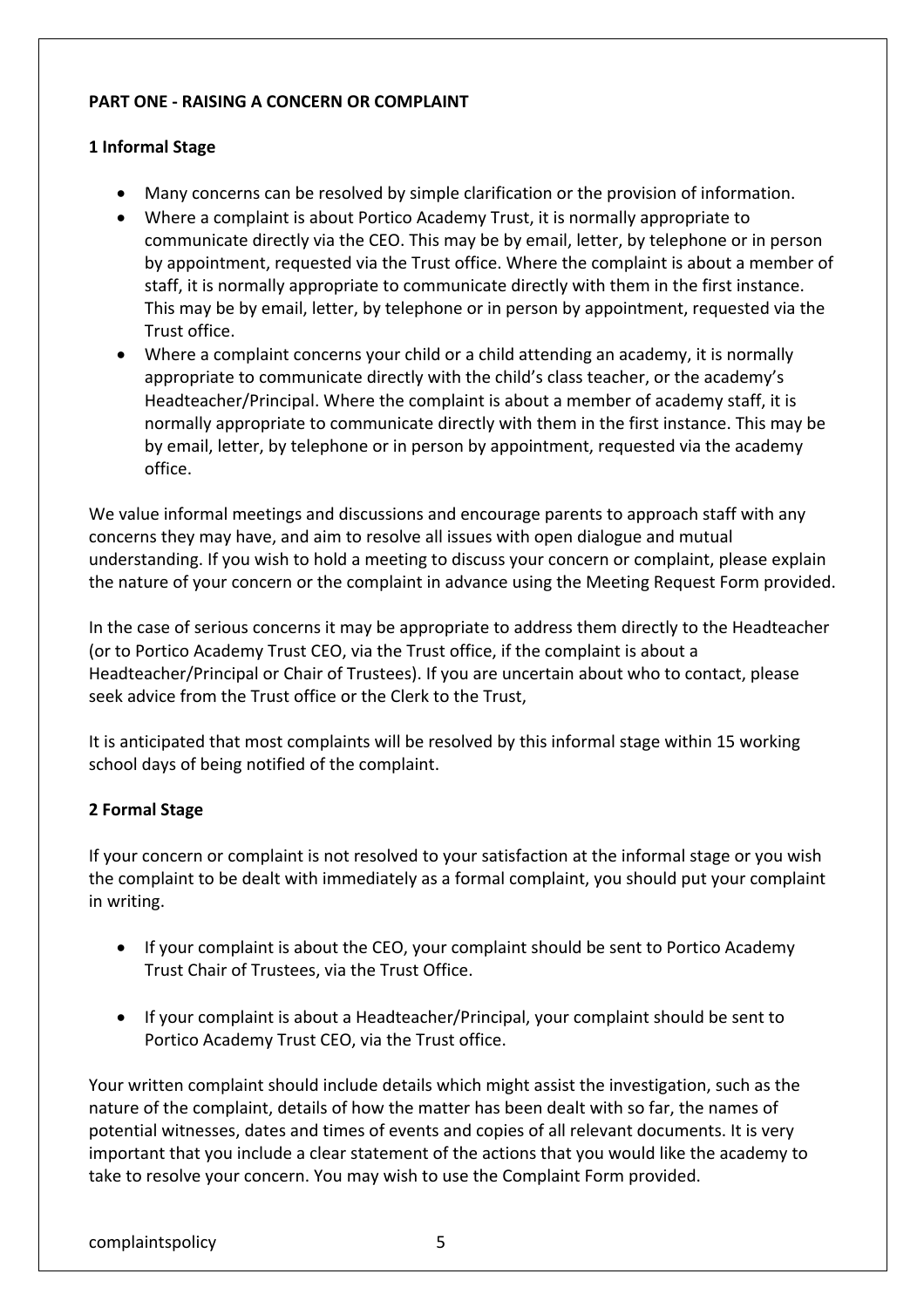Your written complaint will be acknowledged within 5 school days of receipt. You may be invited to a meeting to clarify your concerns and to explore the possibility of an informal resolution. If you accept that invitation, you may be accompanied by one other person such as a relative or friend, who should not be legally qualified, to assist you in explaining the nature of your concerns. Where possible, this meeting will take place within 10 school days of receipt of the written complaint.

Where you decline the invitation to a meeting or the complaint cannot be resolved through a meeting arrangements will be made for the matter to be formally investigated. If necessary, witnesses will be interviewed and statements taken from those involved. If the complaint centres on a pupil, the pupil should also be interviewed. Pupils should normally be interviewed with their parent present, but if this would seriously delay the investigation of a serious or urgent complaint or if the pupil has specifically said that s/he would prefer that their parents were not involved, another member of staff with whom the pupil feels comfortable should be present. If a member of staff is complained against, they must have the opportunity to present their case.

Once all the relevant facts have been established as far as possible, you will be provided with a written response to the complaint, including a full explanation of the decision and the reasons for it. This will include what action the academy will take to resolve the complaint (if any). You will be advised that if you are dissatisfied with the outcome of the complaint, you may request that your complaint be heard by the Review Panel.

Following investigation, the CEO, Headteacher/Principal or Chair of Trustees (as appropriate) will notify you in writing of their decision and the reasons for it. Where possible, this will be within 15 school days of receipt of the complaint.

If in the early stages of the investigation, the CEO/Headteacher/Principal considers that the complaint is best dealt with immediately at Stage 3, it will be passed to the Chair of the Trustees and you will be informed of this action without delay.

**What if the complaint is about a Headteacher/Principal/Executive Headteacher?** In the case of complaints regarding Portico Academy Trust, the CEO, or a Headteacher/Principal please forward documentation to:

Portico Academy Trust Office Portico Academy Trust 59 Ronald Hill Grove, Leigh-on-Sea, Essex SS9 2JB

Tel: 01702 987890

#### **What if the complaint is about a Trustee?**

complaintspolicy 6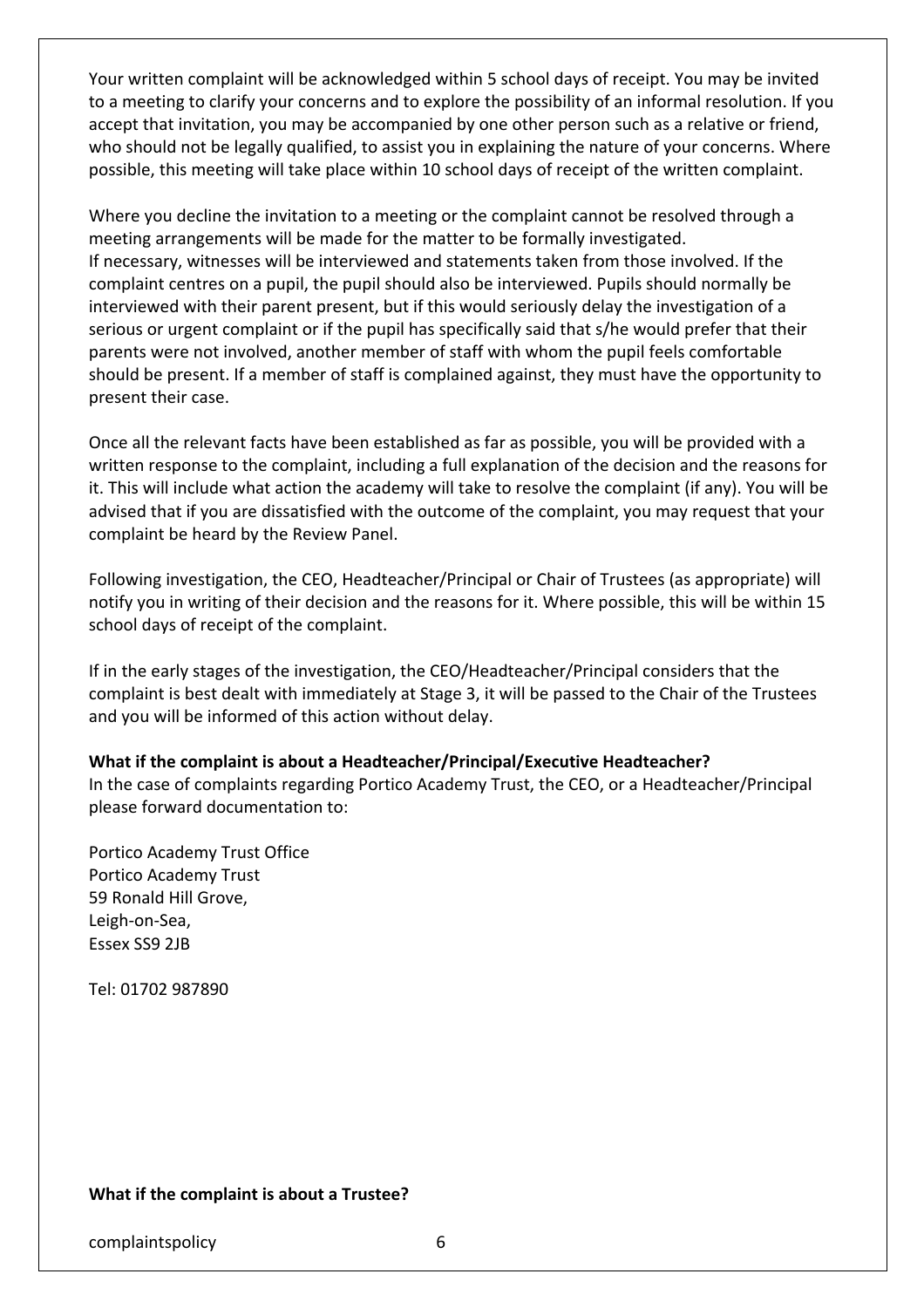If the complaint is about a Trustee or the Trust as a whole, you should send your complaint to:

The CEO Portico Academy Trust Office Portico Academy Trust 59 Ronald Hill Grove, Leigh-on-Sea, Essex SS9 2JB

Tel: 01702 987890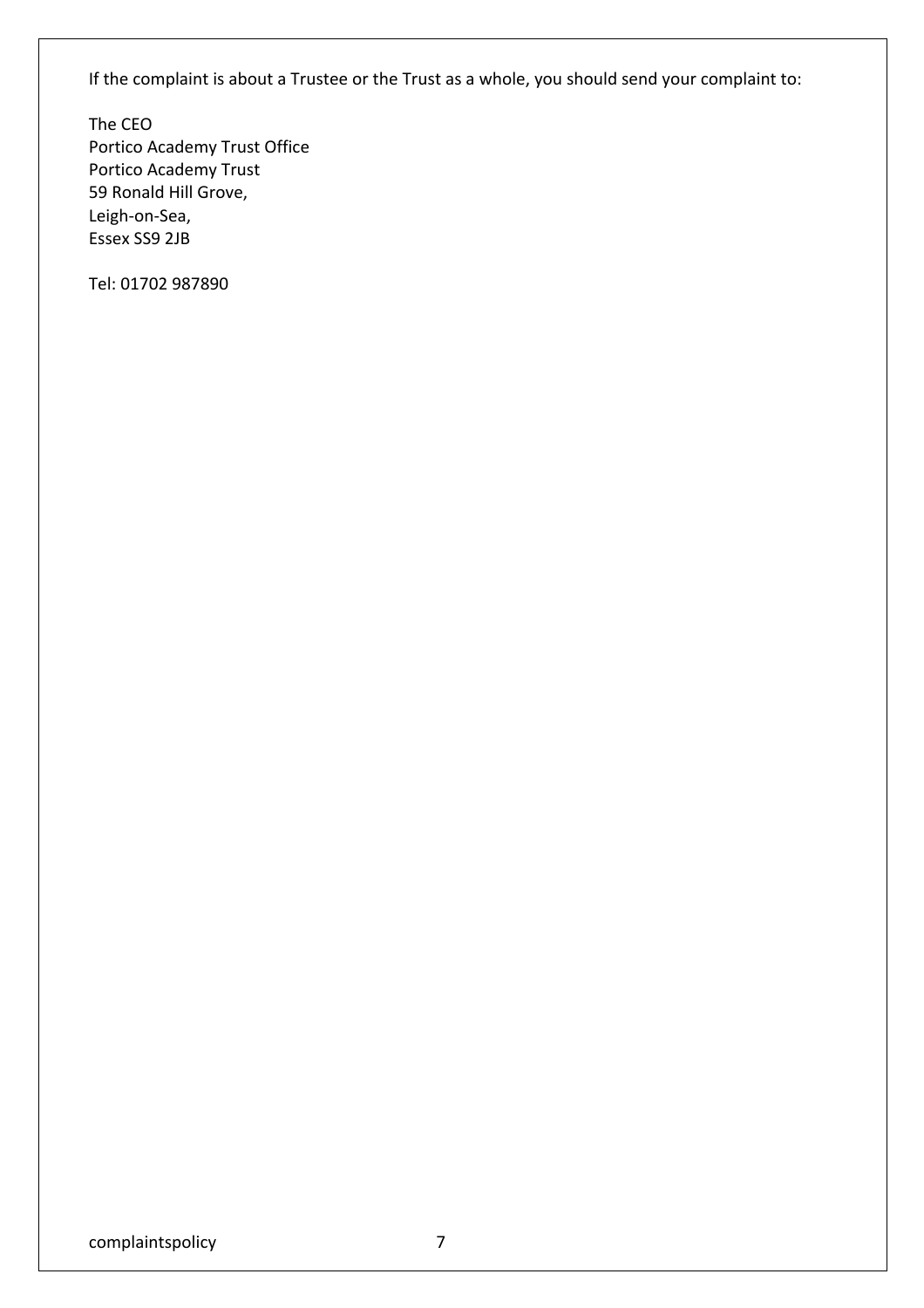#### **3 Review Panel Hearing Stage**

- If you are dissatisfied with the decision of the CEO/Chair of Trustees (in the case of Portico Academy Trust complaints) under the Formal Stage, you may request that a Review Panel of the Trust is convened to reconsider your complaint. Your request will only be considered if you have completed the relevant procedures at Stages 1 and 2. To request a hearing by the Review Panel, you should write to the Portico Academy Trust Office within 10 school days of receiving notice of the outcome of the Formal Stage.
- If you are dissatisfied with the decision of the Headteacher/Principal/Chair of Trustees (in the case of individual academy complaints) under the Formal Stage, you may request that a Trustees Review Panel convened to reconsider your complaint. Your request will only be considered if you have completed the relevant procedures at Stages 1 and 2. To request a hearing before the Review Panel, you should write to the Clerk to Trustees within 10 school days of receiving notice of the outcome of the Formal Stage.

You should ensure that you provide copies of all relevant documents and state all the grounds for your complaint and the outcome that you desire. You may wish to use the Complaint Review Request Form provided. The Clerk to the Trust will acknowledge your request in writing within 5 school days of receipt.

The review will be conducted by a panel of at least 3 members, consisting of two Trustees and one other person who is independent of the management and running of the Trust/academy.

Every effort will be made to enable the hearing to take place within 20 school days of the receipt of your request. As soon as reasonably practical, and in any event at least 5 working days before the hearing, you will be sent written notification of the date, time and place of the hearing, together with brief details of the Panel members who will be present. Fair consideration will be given to any bona fide objection to a particular member of the Panel. Copies of any additional documents you wish the Panel to consider should be sent to the Company Secretary/Clerk to Trustees at least 3 days prior to the hearing. The Panel reserves the right not to consider any documentation presented after this.

A copy of the complaint and any other documents provided by you in support of your complaint, or by the Trust/academy in defence of the complaint, will be provided to the Review Panel as soon as practicable upon receipt. Copies of these documents shall also be provided to you or CEO/Headteacher/Principal (as applicable) at least 3 school days before the hearing. The Review Panel reserves the right not to consider any documentation presented by either you or the academy, less than 3 school days prior to the hearing. The Review Panel is under no obligation to hear oral evidence from witnesses, but may do so and/or may take written statements into account.

You will be asked to attend the hearing and may be accompanied by one other person such as a relative or friend, who should not be legally qualified. The Clerk to Trustees or nominated deputy will also attend the hearing in order to keep a record of the proceedings.

The Review Panel will be conducted in such a way as to ensure that all those present have the opportunity of asking questions and making comments in an appropriate manner. The Panel is

complaintspolicy 8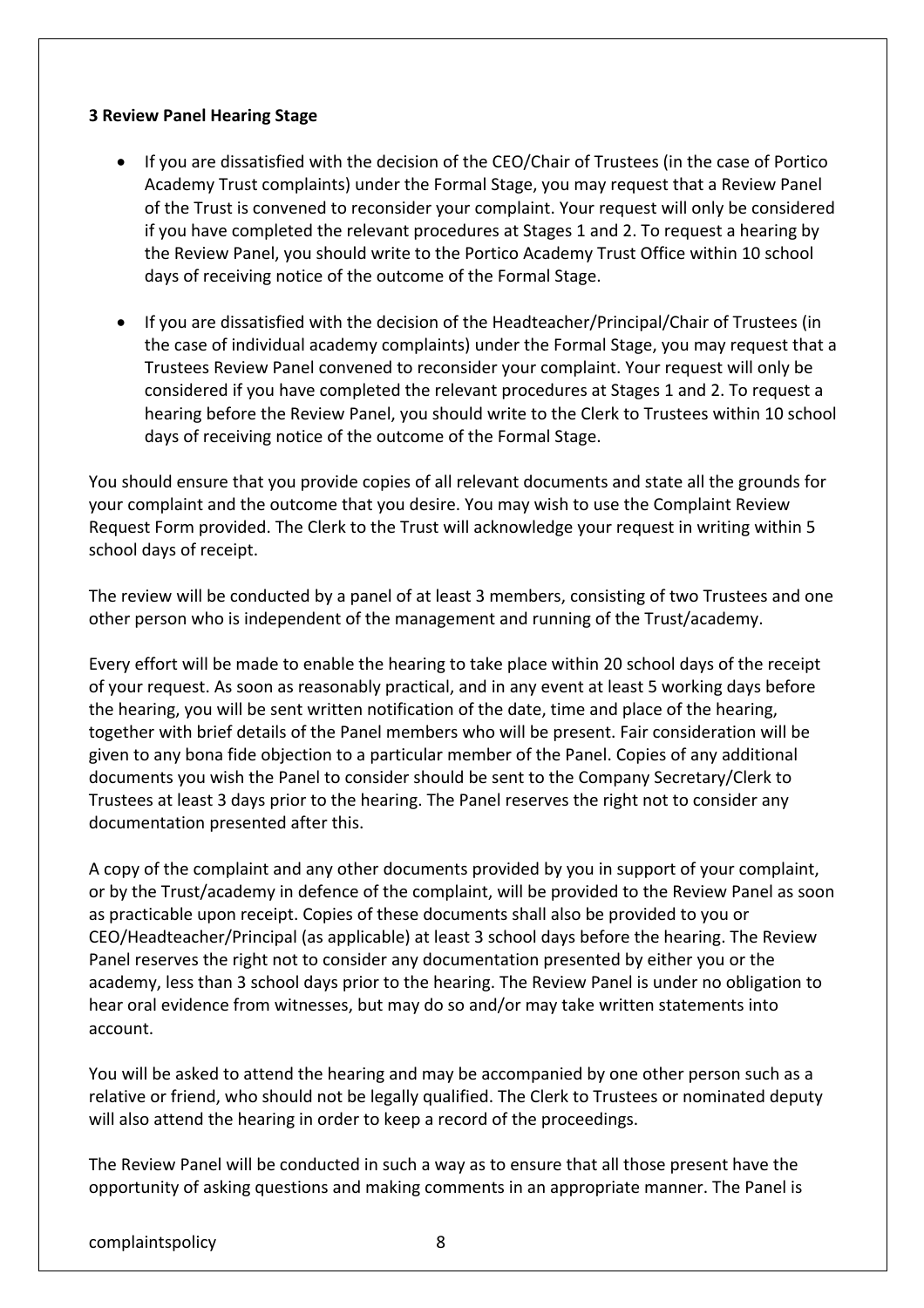under no obligation to hear oral evidence from witnesses but may do so and/or may take written statements into account.

Unless otherwise stated, the procedure for an appeal is as follows:

- the complainant and CEO/Headteacher/Principal will enter the hearing together
- the Chair of the Review Panel will introduce the panel members and outline the process
- $-$  the complainant will explain the complaint
- the CEO/Headteacher/Principal and committee members will question the complainant
- the CEO/Headteacher/Principal will explain the Trust/academy's actions
- the complainant and the committee members will question the CEO/Headteacher/Principal
- $-$  the complainant will sum up their complaint
- the CEO/Headteacher/Principal will sum up the Trust/academy's actions
- the Chair of the panel will explain that both parties will hear from the committee within 5 school days
- both parties will leave together while the panel decides
- $-$  the Clerk will stay to assist the panel with its decision making

After the hearing, the Panel; will consider their decision and inform you and the CEO/Headteacher/Principal of their decision in writing within 5 school days. The letter will set out the decision of the committee together with the reasons underpinning that decision. The Panel can:

- Request further information from you and/or the academy to assist them in making their decision
- Dismiss the complaint in whole or in part
- Uphold the complaint in whole or in part
- Decide on the appropriate action to be taken to resolve the complaint
- Recommend changes to the academy's systems or procedures to ensure that problems of a similar nature do not reoccur

## **4 Referral to the Education Funding Agency (EFA)**

If you are dissatisfied with the decision of the Review Panel, you are entitled to refer your complaint to the Education Funding Agency who have limited powers to review the academy's handling of the complaint in accordance with EFA's 'Procedure for dealing with complaints about Academies'. At the time of writing this procedure, the EFA procedure and the EFA school complaints form are available at

www.education.gov.uk/schools/leadership/schoolperformance/b00212240/making-complaintschool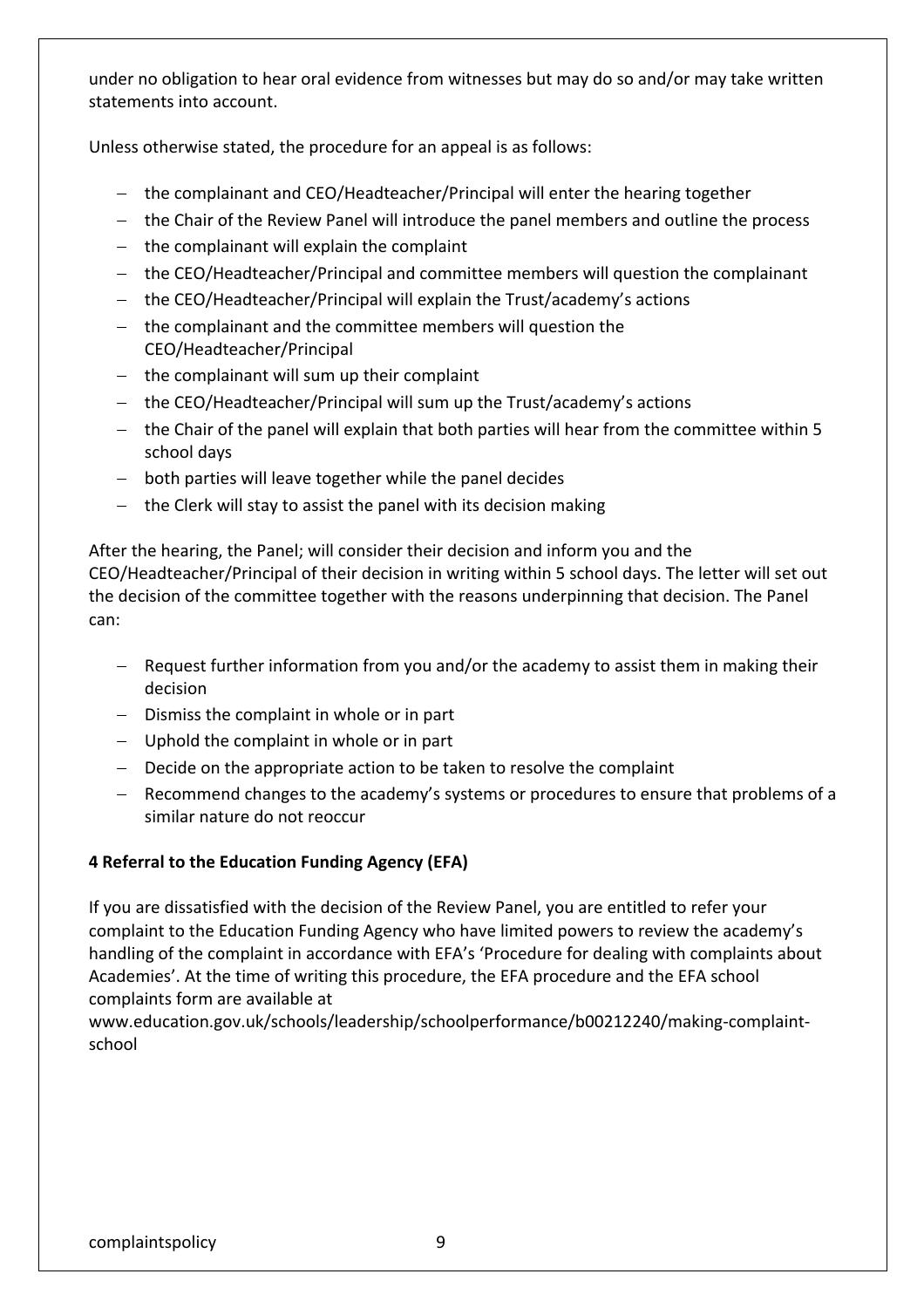#### **RECORDS OF COMPLAINTS**

A written record will be kept of all complaints, including at what stage they were resolved. Correspondence, statements and records relating to individual complaints will be kept confidential, except where access is requested by the Secretary of State or where disclosure is required in the course of a school inspection or under other legal authority.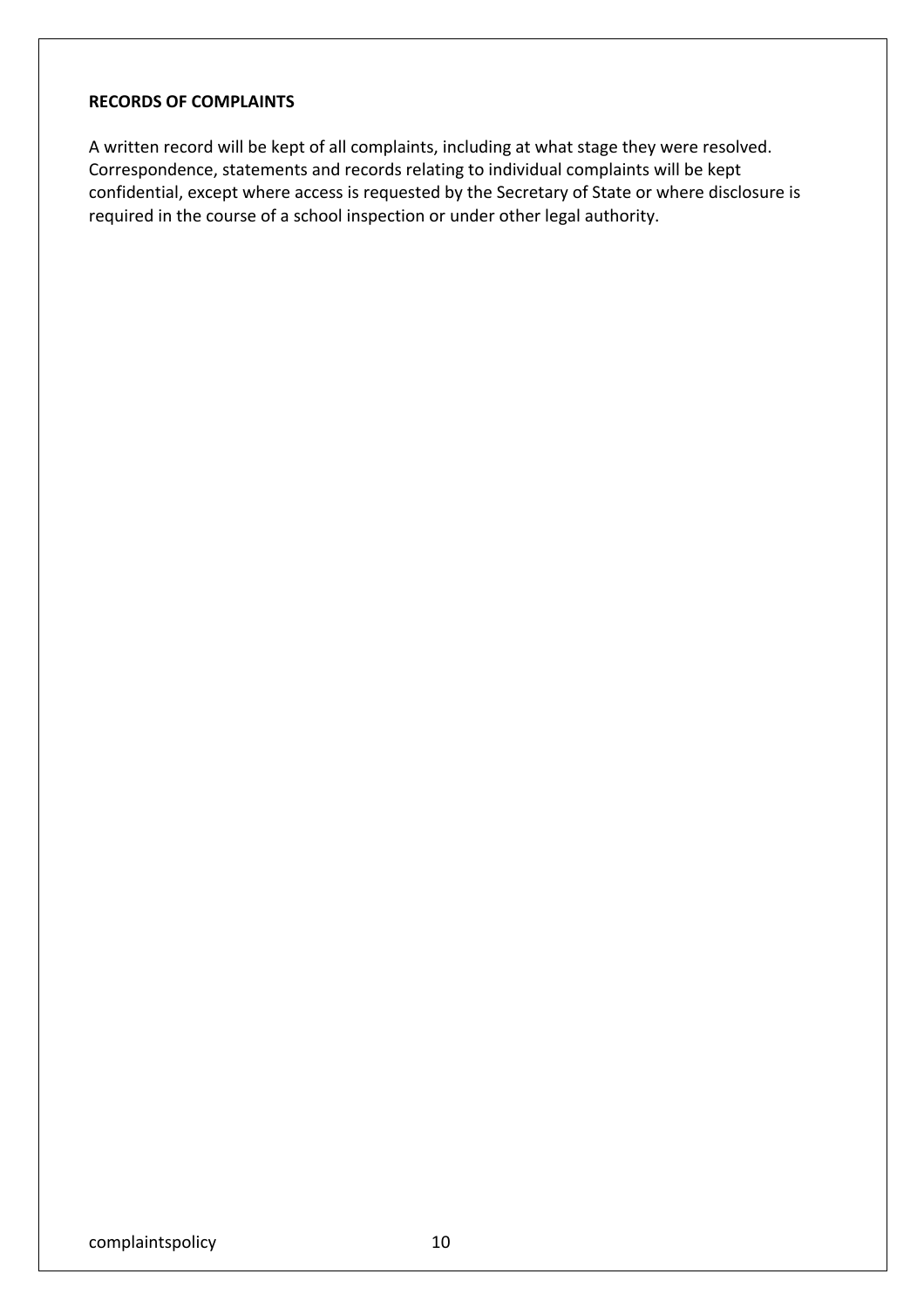## **PART TWO - UNREASONABLY PERSISTENT COMPLAINANTS AND UNREASONABLE COMPLAINANT BEHAVIOUR**

There are rare circumstances where we will deviate from the Complaints Procedure set out in Part One.

These include, but are not necessarily limited to:

- where the complainant's behaviour towards staff, members of the Trustee Board is unacceptable, for example, is abusive, offensive or threatening;
- where, because of the frequency of their contact with the Trust/academy, the complainant is hindering the consideration of their or other people's complaints and/or the proper running of the Trust/academy;
- where the complainant's complaint is vexatious and/or has patently insufficient grounds;
- where the complainant's complaint is the same, similar to or based on the same facts of a complaint which has already been considered in full by the Trust/academy.
- In these circumstances, we may:
	- $\circ$  inform the complainant that their behaviour is unacceptable or unreasonably persistent and ask them to change it;
	- $\circ$  restrict the complainant's access to the Trust/academy eg requesting contact in a particular form (for example, letters only), requiring contact to take place with a named person only, restricting telephone calls to specified days and times or banning the complainant from the academy's premises;
	- o conduct the Review Panel on the papers only ie not hold a hearing;
	- o refuse to consider the complaint and refer the complainant directly to Stage 4.

In all cases we will write to tell the complainant why we believe his or her behaviour is unacceptable or unreasonably persistent, what action we are taking and the duration of that action.

Where the behaviour is so extreme that it threatens the immediate safety and welfare of staff, members of the Trustee Board or Members, we will consider other options, for example reporting the matter to the Police or taking legal action. In such cases, we may not give the complainant prior warning of that action.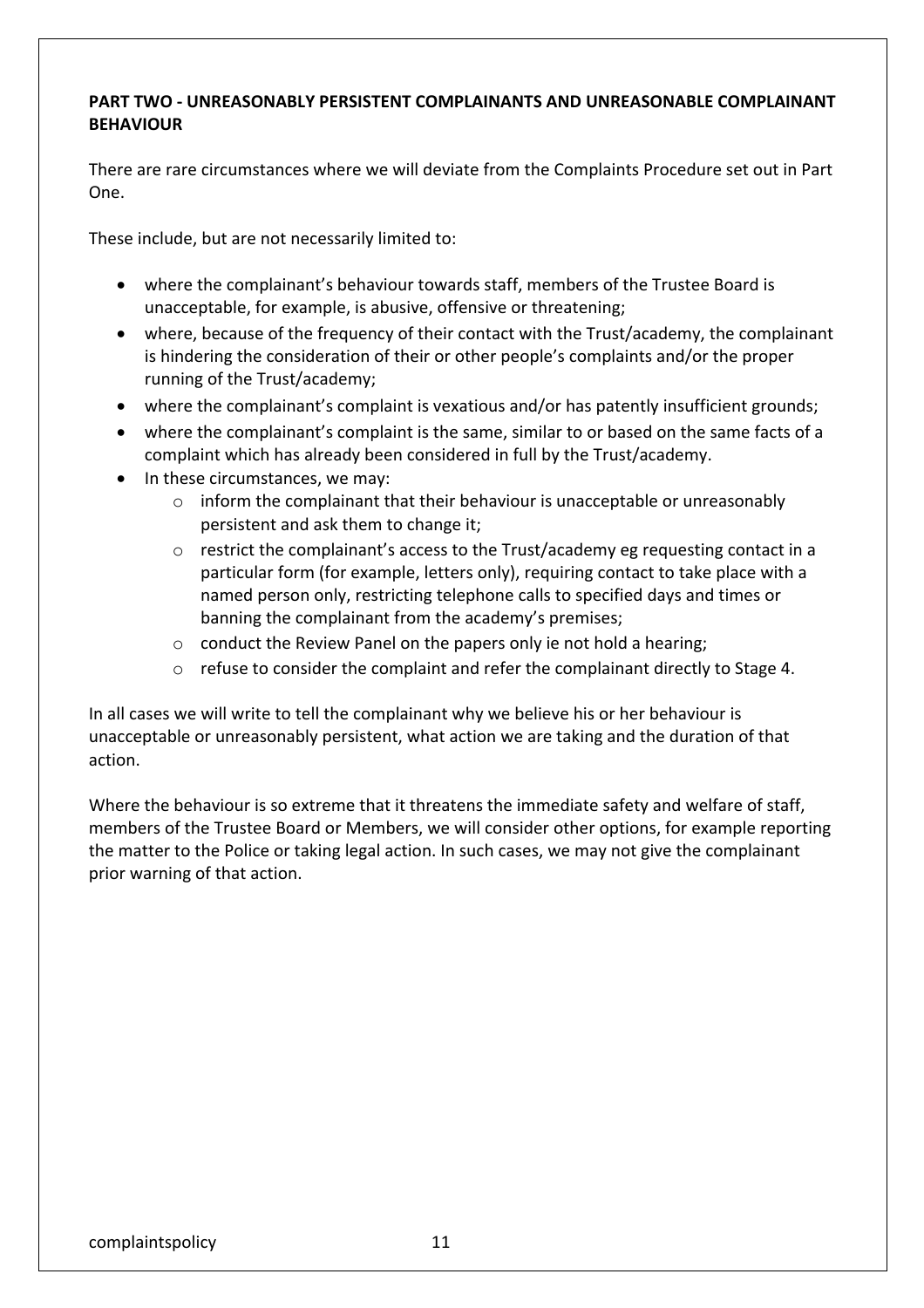## **SUMMARY OF COMPLAINTS PROCEDURE**

| Stage 1:<br><b>Informal concerns</b>                                                                                                          | Complainant brings complaint to attention to<br>Portico Academy Trust complaints - Clerk to<br><b>Trustees</b><br>Academy complaints – member of staff /<br>Headteacher/Principal<br>Issue to be resolved within 15 school days |  |
|-----------------------------------------------------------------------------------------------------------------------------------------------|---------------------------------------------------------------------------------------------------------------------------------------------------------------------------------------------------------------------------------|--|
|                                                                                                                                               | Where no satisfactory solution has been found, parent to<br>be advised that they may proceed to Stage 2                                                                                                                         |  |
| Stage 2:<br><b>Formal Written Complaint</b>                                                                                                   | Complainant to put complaint in writing using Complaint<br>Form to<br>Portico Academy Trust complaints - Clerk to<br>٠<br><b>Trustees</b><br>Academy complaints - Headteacher/Principal                                         |  |
| Complaint to be acknowledged within 5 school days                                                                                             |                                                                                                                                                                                                                                 |  |
| (Optional) Meeting with parents within 10 school days                                                                                         |                                                                                                                                                                                                                                 |  |
| Response to the complaint sent within 15 school days                                                                                          |                                                                                                                                                                                                                                 |  |
| Stage 3:<br><b>Referral to Review Panel</b>                                                                                                   | Complainant to request hearing within 10 school days of<br>receiving notice of the outcome of Stage 2                                                                                                                           |  |
| Request to be acknowledged within 5 school days                                                                                               |                                                                                                                                                                                                                                 |  |
| Hearing to take place within 20 school days of receipt of request                                                                             |                                                                                                                                                                                                                                 |  |
| Notification of date, time and place of the hearing and details of the Review Panel present sent at<br>least 5 school days before the hearing |                                                                                                                                                                                                                                 |  |
| Trust/academy and complainant to submit evidence in support of their case to the Clerk at least 3<br>school days before the hearing           |                                                                                                                                                                                                                                 |  |
| Review Panel decision sent not more than 5 school days after the hearing                                                                      |                                                                                                                                                                                                                                 |  |
| <b>CONTACT DETAILS</b><br>Portico Academy Trust informal and formal complaints:                                                               |                                                                                                                                                                                                                                 |  |
| <b>Clerk to Trustees</b><br>Portico Academy Trust<br>59 Ronald Hill Grove,<br>Leigh-on-Sea,<br>Essex SS9 2JB                                  |                                                                                                                                                                                                                                 |  |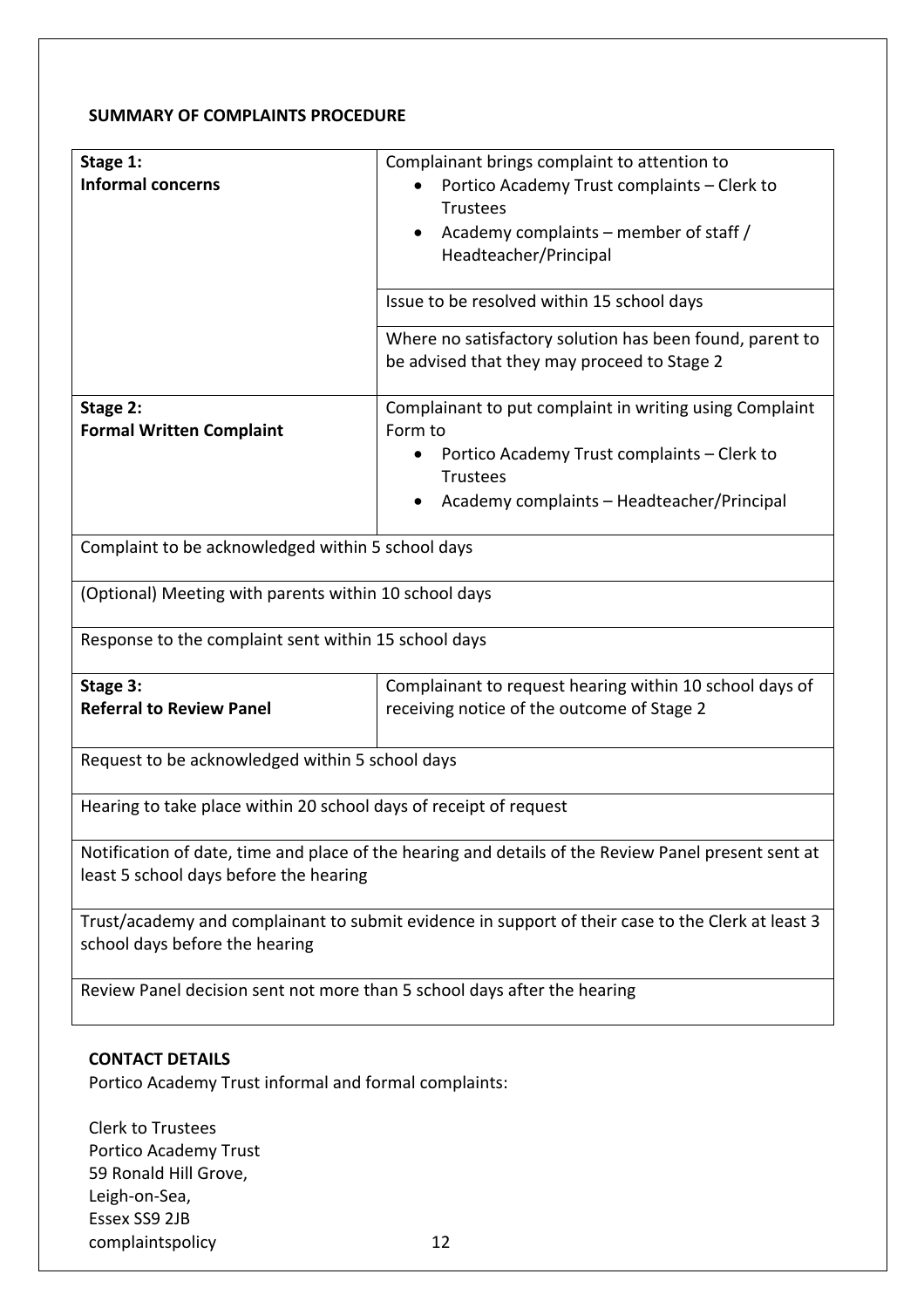#### Tel: 01702 987890

Academy informal complaints:

Headteacher / Head of School at the appropriate academy address

Academy formal complaints: Headteacher/Principal at the appropriate academy address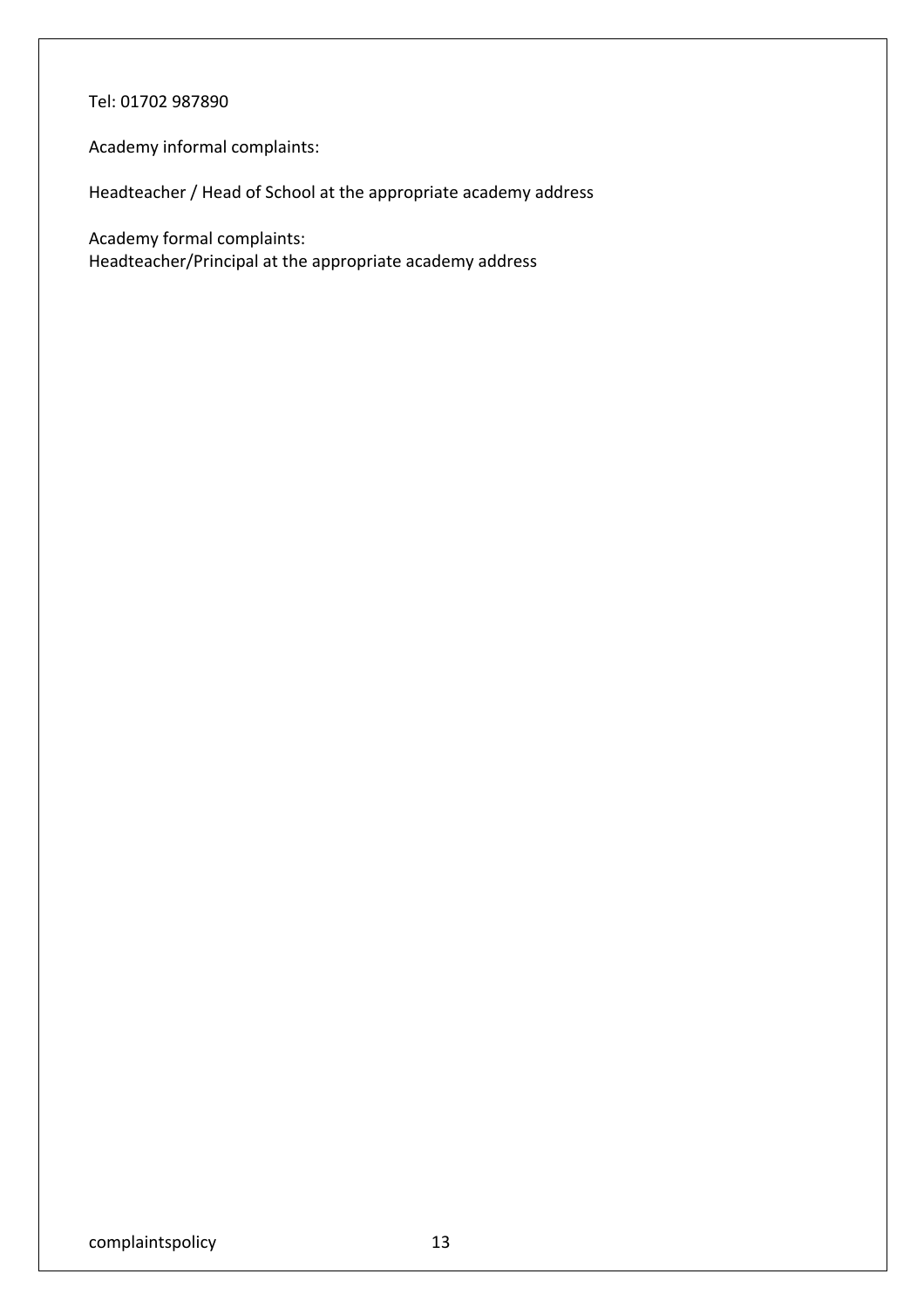## **PORTICO ACADEMY TRUST: MEETING REQUEST FORM**

#### Name of Academy

## Your Name:

I wish to meet

to discuss the following matter:

Brief details of topic to be discussed:

Dates/times when it would be most convenient for a meeting:

Your name:

Relationship with the Trust/academy (eg parent/carer of a pupil on the academy roll)

Pupil's name (if relevant to the matter to be discussed)

Your Address

| Telephone numbers |  |
|-------------------|--|
|-------------------|--|

| Daytime | Evening |
|---------|---------|
|         |         |

E-mail address

Signed Date Date

# **[Please complete this form and return it to Portico Academy Trust registered office or to the academy office, as appropriate]**

| Admin use          |                    |  |
|--------------------|--------------------|--|
| Date Form received | Date response sent |  |
| Received by        | Response sent by   |  |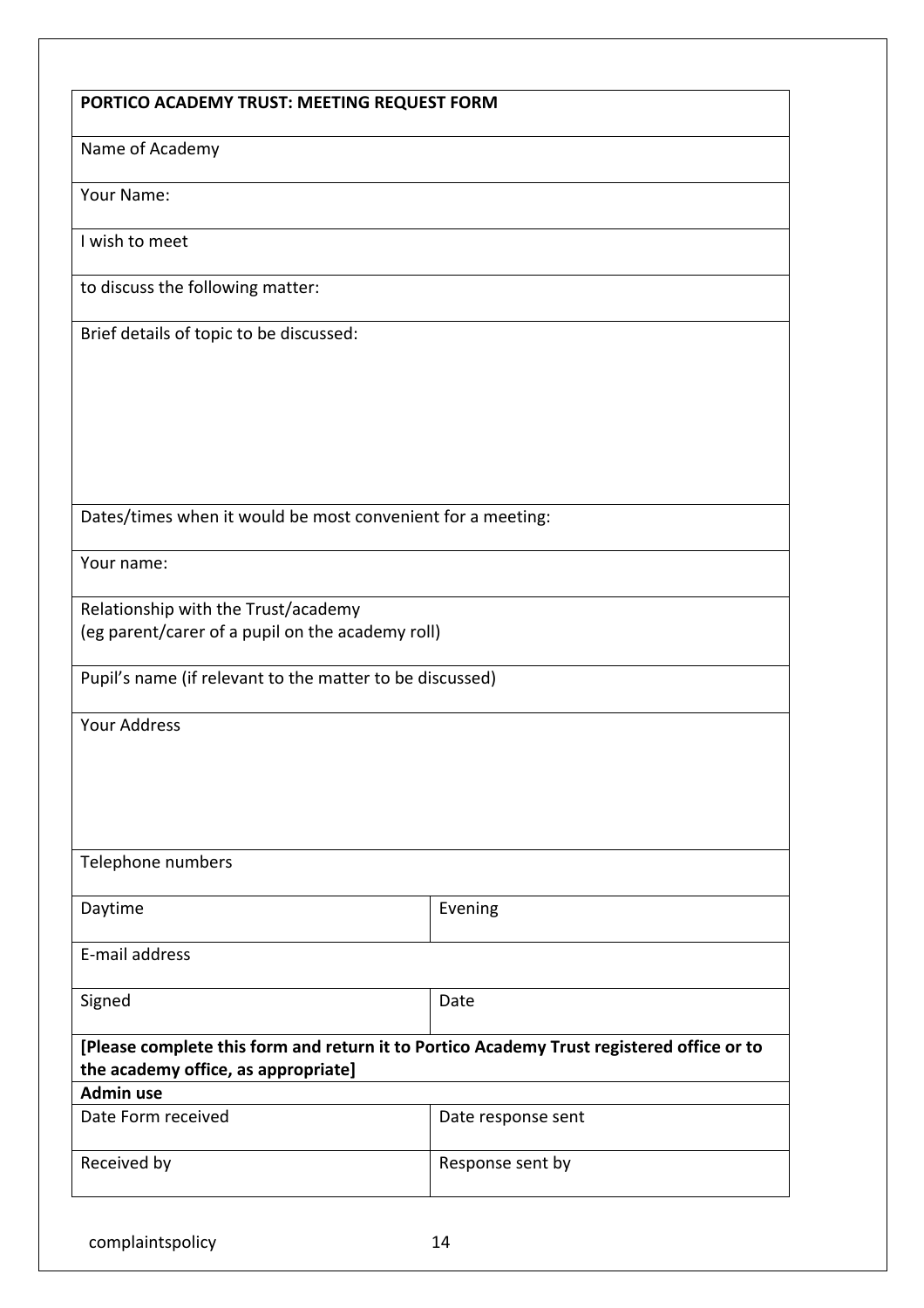## **PORTICO ACADEMY TRUST: FORMAL COMPLAINT FORM**

| Please complete this form and return it, to Portico Academy Trust registered office or to the<br>academy office (as appropriate) who will acknowledge its receipt and inform you of the next |                                                                                                  |  |
|----------------------------------------------------------------------------------------------------------------------------------------------------------------------------------------------|--------------------------------------------------------------------------------------------------|--|
| stage in the procedure.                                                                                                                                                                      |                                                                                                  |  |
| Your name:                                                                                                                                                                                   |                                                                                                  |  |
|                                                                                                                                                                                              |                                                                                                  |  |
| Relationship with the Trust/academy                                                                                                                                                          |                                                                                                  |  |
| (eg parent/carer of a pupil on the academy roll)                                                                                                                                             |                                                                                                  |  |
| Pupil's name (if relevant to the matter to be discussed)                                                                                                                                     |                                                                                                  |  |
| <b>Your Address</b>                                                                                                                                                                          |                                                                                                  |  |
|                                                                                                                                                                                              |                                                                                                  |  |
|                                                                                                                                                                                              |                                                                                                  |  |
| Telephone numbers                                                                                                                                                                            |                                                                                                  |  |
| Daytime                                                                                                                                                                                      | Evening                                                                                          |  |
|                                                                                                                                                                                              |                                                                                                  |  |
| E-mail address                                                                                                                                                                               |                                                                                                  |  |
|                                                                                                                                                                                              | Please give concise details of your complaint (including dates, names of witnesses etc) to allow |  |
| the matter to be fully investigated:                                                                                                                                                         |                                                                                                  |  |
|                                                                                                                                                                                              |                                                                                                  |  |
|                                                                                                                                                                                              |                                                                                                  |  |
| You may continue on separate paper, or attach additional documents, if you wish.                                                                                                             |                                                                                                  |  |
| Number of Additional pages attached =                                                                                                                                                        |                                                                                                  |  |
|                                                                                                                                                                                              |                                                                                                  |  |
| What action, if any, have you already taken to try to resolve your complaint? (ie who have you                                                                                               |                                                                                                  |  |
| spoken with or written to and what was the outcome?)                                                                                                                                         |                                                                                                  |  |
| What actions do you feel might resolve the problem at this stage?                                                                                                                            |                                                                                                  |  |
|                                                                                                                                                                                              |                                                                                                  |  |
|                                                                                                                                                                                              |                                                                                                  |  |
|                                                                                                                                                                                              |                                                                                                  |  |
|                                                                                                                                                                                              |                                                                                                  |  |
| Signed                                                                                                                                                                                       | Date                                                                                             |  |
| <b>Admin use</b>                                                                                                                                                                             |                                                                                                  |  |
| Date Form received                                                                                                                                                                           | Date acknowledgement sent                                                                        |  |
| Received by                                                                                                                                                                                  | Acknowledgement sent by                                                                          |  |
|                                                                                                                                                                                              |                                                                                                  |  |
| Complaint referred to:                                                                                                                                                                       | Date:                                                                                            |  |
|                                                                                                                                                                                              |                                                                                                  |  |
|                                                                                                                                                                                              |                                                                                                  |  |